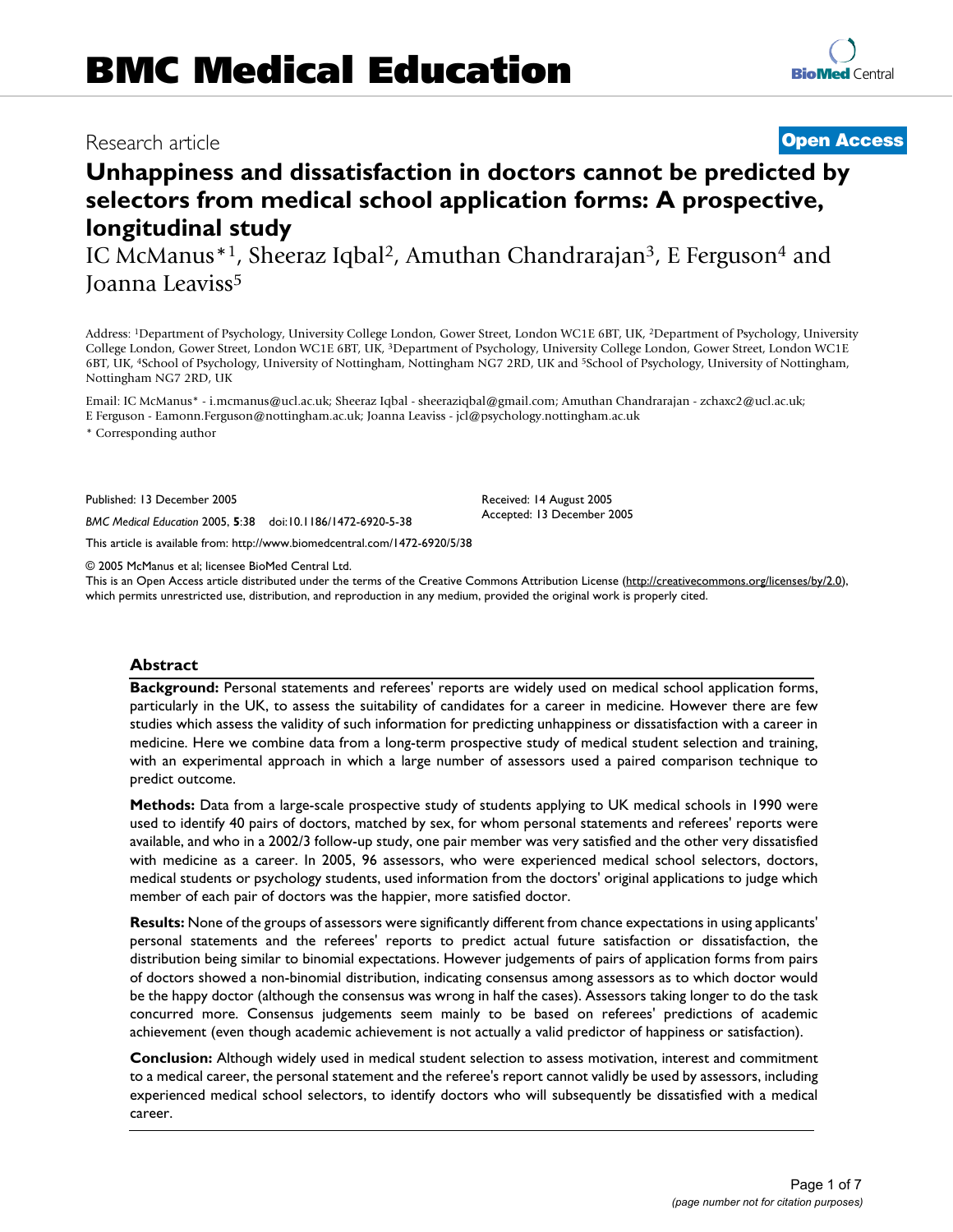| How often do the following statements<br>describe the way you feel about<br>working as a doctor? | Group          | Every day | A few times<br>a week | Once a<br>week | A few times<br>a month | Once a<br>month or<br>less | A few times<br>a year | Never |
|--------------------------------------------------------------------------------------------------|----------------|-----------|-----------------------|----------------|------------------------|----------------------------|-----------------------|-------|
| a) I think of giving up medicine for<br>another career                                           | Happy          |           |                       |                |                        |                            | O                     | 34    |
|                                                                                                  | <b>Unhappy</b> | 17        | 8                     |                | 9                      |                            |                       |       |
| b) I reflect on the satisfaction that I get<br>from being a doctor                               | Happy          | 12        | 25                    |                |                        |                            |                       |       |
|                                                                                                  | <b>Unhappy</b> |           |                       |                | 11                     | 12                         | 12                    | 4     |
| c) I regret my decision to have become<br>a doctor                                               | Happy          |           |                       |                |                        |                            |                       | 35    |
|                                                                                                  | Unhabby        |           | $\prime\prime$        | 5              | $\mathbf{1}$           |                            |                       |       |

#### **Table 1: Responses of happy and unhappy doctors.**

The three questions used for assessing happiness and satisfaction in the doctors. For the first and third questions (a and c) a response of 'every day' is scored as 0, 'A few times a year' as 1, through to 'Never' being scored as 6, whereas the second question (b) is scored in the reverse order. The responses of the 40 happy doctors are shown in bold, whereas the responses of the 40 unhappy doctors are shown in italics.

#### **Background**

Many doctors in the UK, and probably elesewhere, are unhappy with their careers in medicine, with a fifth or more of junior doctors considering leaving medicine [1]. Medical school selectors do not wish only to select academically able students who can cope academically with the medical course, but also want to assess motivation for studying medicine, becoming a doctor, and for a lifetime of practising medicine. An important question, therefore, is whether the information available during student selection can be used to predict which doctors will be happy or unhappy with a career in medicine.

Applicants to UK medical schools apply by means of the UCAS (previously UCCA) form, which contains standard demographic data, information on educational achievement and qualifications, a personal statement from the applicant, and a report from a referee [2]. Empirically, educational achievement and intellectual ability have been found to be unrelated to stress, burnout and dissatisfaction with medicine [3], and therefore the most likely source for information which might be able to predict happiness with a medical career is the applicants' personal statements and their referees' reports.

Experimental research manipulating the informational content of personal statements, resumes and cover letters shows that applicants are judged as more competent and to have greater potential when the resumes contained relevant educational references [4], whereas trying to present oneself in a positive light was not always beneficial [4,5]. Although informative, such studies do not address the actual predictive utility of personal statements, and whether selectors can identify those applicants who will eventually be successful or happy in their career, particularly when UCAS/UCCA personal statements are not structured to help selectors make their judgments.

In this study we used a simple experimental design to assess the ability of assessors to distinguish pairs of doctors who had been qualified for five or six years, one of whom who was very happy and satisfied with their medical career and the other was very unhappy and dissatisfied, using only the personal statement and referee's report submitted as a part of the doctors' UCCA application forms to medical school, twelve years previously.

#### **Methods**

This study was approved under the normal procedures of the Ethics Committee of the UCL Department of Psychology. The study was exempt from the need for specific permission by the UCL Research Ethics Committee (see [http://www.grad.ucl.ac.uk/ethics/index.php;](http://www.grad.ucl.ac.uk/ethics/index.php) [http://](http://www.grad.ucl.ac.uk/ethics/exemptions.php) [www.grad.ucl.ac.uk/ethics/exemptions.php\)](http://www.grad.ucl.ac.uk/ethics/exemptions.php).

#### *Design*

The study used a paired comparison (two-alternative, forced-choice) design in which a group of assessors in 2005 decided which of two doctors, one very happy and one very unhappy, was the happier doctor (assessed in 2002/3), based on the personal statement and referee's report from the application forms the doctors had submitted to UCCA in 1990.

#### *The doctors and their application forms*

The doctors were part of the 1991 Cohort Study and had applied to medical school during the autumn of 1990 for admission in October 1991 [6], when a wide range of measures was collected, including O-level/GCSE results, predicted A-level grades and actual A-level grades. In 2002/3 these doctors had taken part in a follow-up study which amongst other things assessed happiness and satisfaction with a medical career, as well as stress and burnout [7]; the doctors in the 2002/3 study also completed a brief Big Five personality measure [7]. The present study con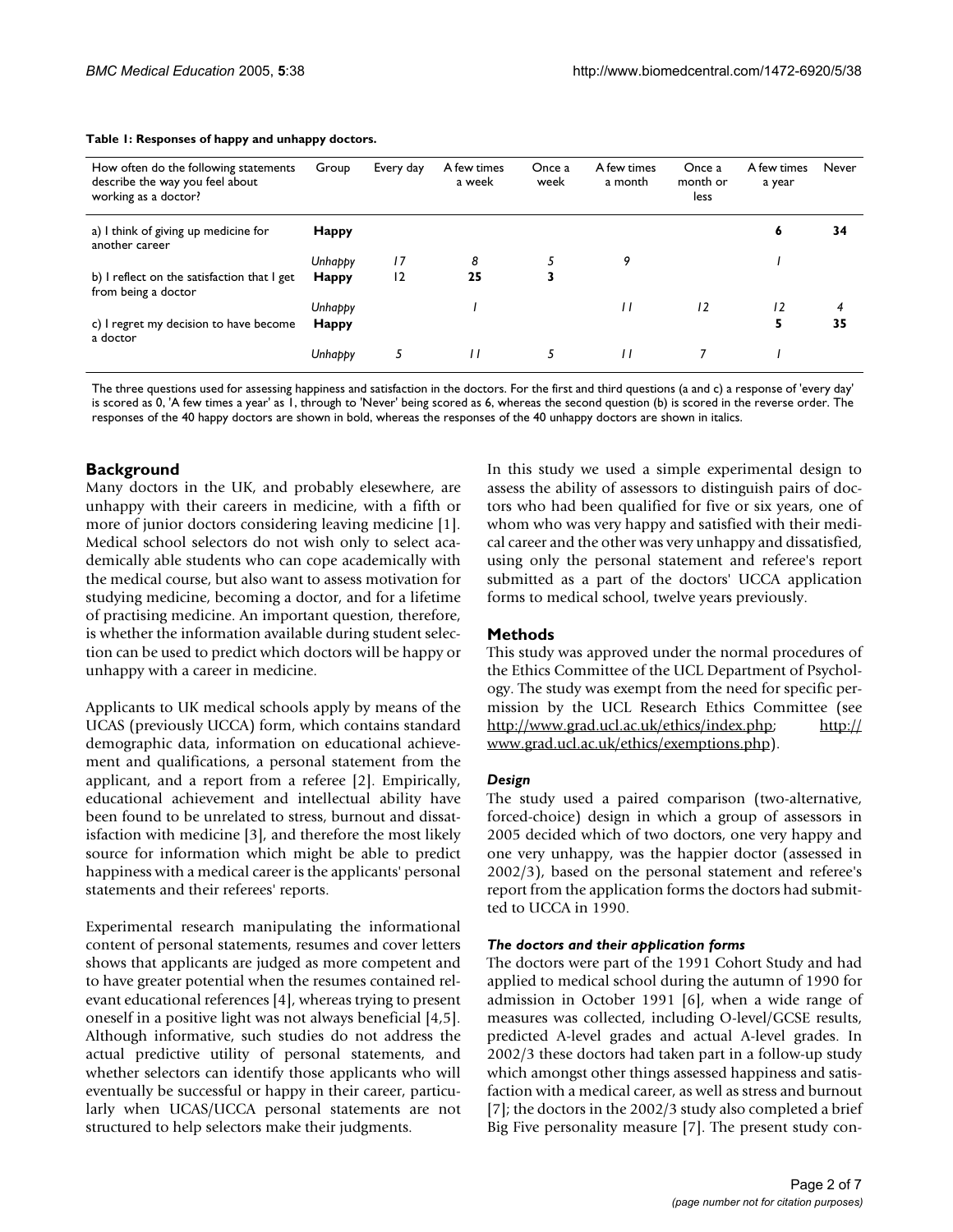sidered only those doctors who had returned questionnaires in the follow-up study carried out in December 2002, and for whom transcribed UCCA forms were also available. Satisfaction with medicine was assessed using a composite satisfaction score derived from three separate, temporally-anchored questions (see table 1), which correlated strongly with measures of stress and burnout (see Additional File 1). Figure 1 shows the distribution of satisfaction scores; happy doctors were classified as those scoring 16 or above, whereas unhappy doctors were those scoring 9 or below.

#### *Questionnaire booklets*

The assessors made their judgements in questionnaire booklets which contained twenty pairs of UCCA forms, with each side of a double-page spread showing the personal statement and referee's report from a satisfied and a dissatisfied doctor, randomised to left (labelled A) or right (labelled B). Pairs were matched for sex, and were from applicants who were UK nationals aged under 21 when they applied to medical school. All forms were transcribed, checked against the originals, fully anonymised and printed in a standard format. For each pair of forms, there was a question at the bottom of the page: **"Which is the satisfied, happy doctor?** *Definitely A/Probably A/Probably B/Definitely B*". For the main statistical analysis, judgements of 'definitely' and 'probably' were combined; for correlations with the use of 'definite' judgements, see Additional File 1. Two separate booklets were assembled, Book 1 and Book 2, each containing 20 different pairs of doctors. Overall therefore, forms from 80 doctors were used, 40 being very satisfied and 40 very dissatisfied, but, in order not to overload assessors, each individual assessor saw only one booklet containing 20 pairs of forms from a total of 40 doctors. It should be emphasised that we made no attempt to differentiate 'happiness' and 'satisfaction', and for the purposes of this paper these words should be regarded as synonyms.

#### *Assessors*

The pairs of forms were assessed by four different groups of assessors: 35 experienced medical school selectors (recruited with the assistance of the CHMS Admissions to Medical Schools Group), a convenience sample of 19 doctors known to SI, 22 medical students from UCL, and 20 psychology students from UCL (for details see Additional File 1). The student groups were included because of studies suggesting that students can sometimes be better assessors than experienced judges [8]. After judging the pairs of forms, assessors provided brief data on age, sex, experience of medicine and student selection, and how long the task had taken, and they completed brief assessments of their own personality (Big Five, empathy, and communicative ability).

*Note*: There is much potential for confusion in understanding the results of this study. In particular we would like to emphasise that when we refer to *assessors* we are referring to the individuals making judgements of the forms in 2005, and when we refer to doctors (and to pairs of doctors) we are referring to the individuals who applied to medical school in 1990, and whose UCCA forms were used in this study, and to the questionnaire responses made by the same individuals as practising doctors in 2002/3. In particular it should be noted that both the doctors and the assessors each completed a Big Five personality assessment, and each is analysed below.

#### **Results**

The pairs of application forms were judged by 96 assessors, 48 of whom looked at Book 1 and 48 looked at Book 2. A chance null hypothesis predicts that random guessing would result in an assessor making an average of 10 correct judgements out of 20 (50%). In fact overall, of the 1920 judgements made by the 96 judges, 963 (50.2%) were correct, which is not significantly different from 50%  $(\chi^2 = .018, 1df, P = .89)$ .

The non-significant overall success rate may conceal differences between groups or individual assessors. The four groups of assessors showed similar overall success rates (medical school selectors: 48.0%; doctors 51.8%; medical students 51.4%; psychology students: 51.0% ; oneway ANOVA:  $F(3,92) = .932$ ,  $P = .429$ ). The chance expectations of individual assessors can be modelled using a binomial distribution (equivalent to asking how many heads would be expected if a fair coin was tossed 20 times). Figure 2 shows that the scores of individual assessors conform closely to binomial expectations. There is therefore no evidence that some individual assessors can carry out the task at significantly better than chance expectations. Neither was there evidence that the demographic or personality measures of the assessors predicted success at the task (see Additional File 1).

A possible explanation for the inability of assessors to perform above chance expectations is that the task is simply too hard, and assessors are, in effect, forced to make decisions at random. That possibility can be evaluated by looking at the performance of the assessors on the 40 individual pairs of forms. Each pair of doctors was judged by 48 assessors, and therefore the binomial chance expectation is that on average the correct judgement for a particular pair of doctors will be made by 24 out of the 48 assessors. Figure 3 shows the actual number of correct judgements made by the assessors for each of the 40 pairs of doctors, and the binomial expectations (in effect the number of heads expected when a fair coin is tossed 48 times). The distribution is clearly non-binomial, with 21 out of the 40 pairs (52.5%) being outside of the 95% con-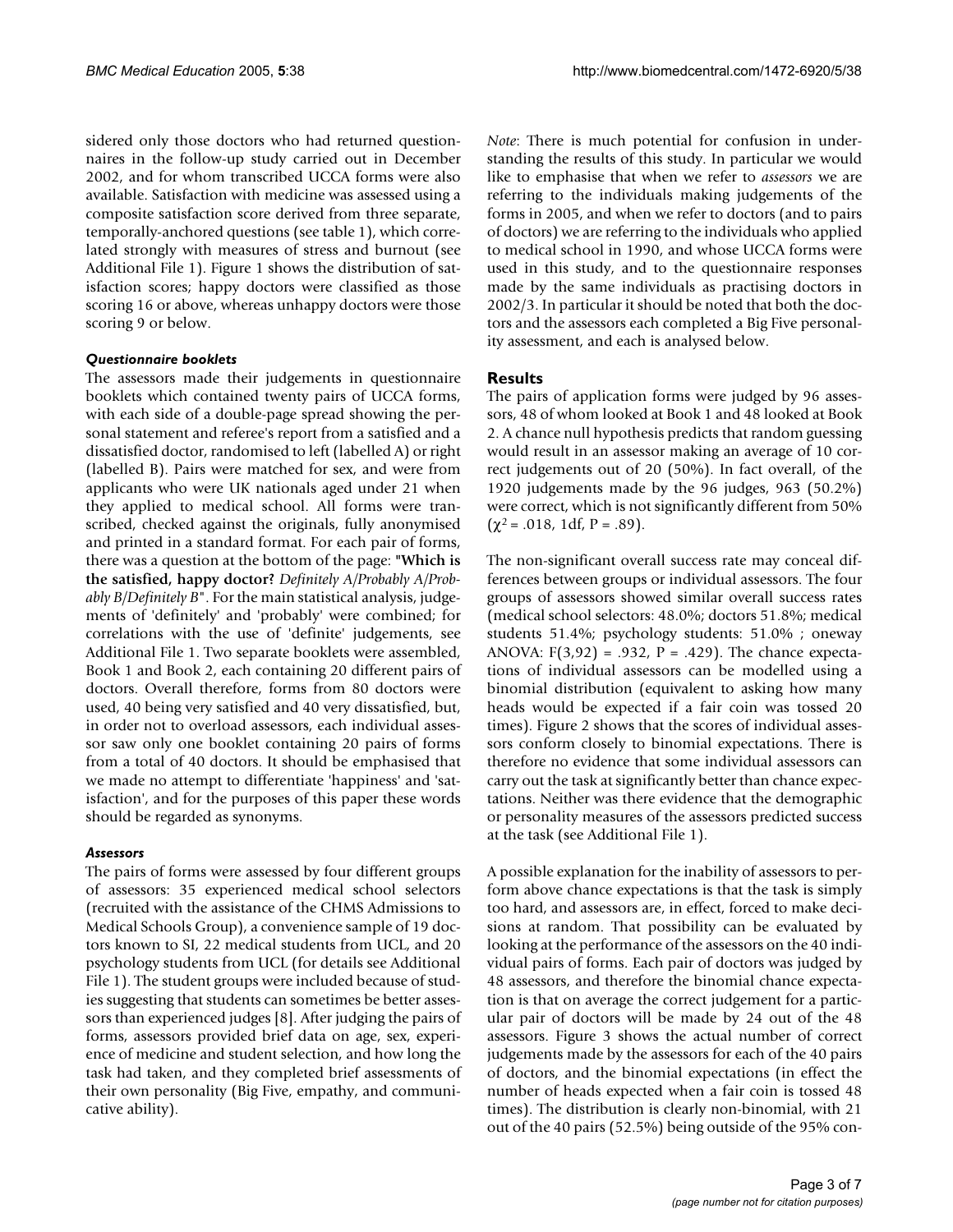

#### Figure 1

Distribution of Satisfaction scores in the doctors for whom transcribed UCCA forms were available. Doctors with a score of 16 or above were in the high satisfaction group, and those with a score of 9 or below were in the low satisfaction group.

fidence interval expected by chance alone. However, although judgements for 21 of the pairs of doctors were non-random, in 11 pairs of doctors the assessors correctly predicted the happier doctor, but in the other 10 pairs the doctor chosen by the assessors as happier was actually the unhappier doctor.

Figure 3 confirms that assessors cannot be making random judgements, and that for many of the pairs of doctors there is a clear agreement between the assessors as to which doctor will be the happier (even though that judgement is erroneous for half of the pairs of doctors). A 'consensus score' was calculated to assess how often an individual assessor had concurred with the consensus judgement on the 21 pairs where on aggregate across all assessors there was agreement beyond chance expectations. Eighty-four of the assessors also reported how long they had taken to carry out the task (mean 80.8 minutes; SD 42.6 minutes; median = 60 minutes; range 30–240 minutes). Assessors who had taken longer to carry out the task were *less* likely to be correct overall (Pearson's r = - .289, p = .008) and *more* likely to concur with other judges  $(r = .274, p = .012)$ , both correlations with time remaining significant after partialling out the other measure.

It is clear that assessors are unable to carry out the task beyond chance expectations, but they nevertheless concur with one another in their judgements. The question therefore arises as to the nature of the information from the forms which is acting as the basis for the assessors' (erroneous) consensus. We had background measures on the doctors in the pairs and we therefore looked to see whether those measures predicted the judgements of the assessors. It should be emphasised here that we are not looking here at correlations between the *actual happiness* of doctors and the background measures, but rather between those same background measures and which doctors are *thought more likely to be the happier by the assessors*. Although personality is known to be a strong correlate of happiness and satisfaction in doctors [3,7], there was no correlation between the difference in Big Five personality scores of the two doctors in each pair and the consensus judgement of the assessors (be it right or wrong). Assessors are not therefore implicitly assessing aspects of personality. We also had measures of educational achievement in the pairs of doctors, including O-level/GCSE grades, A-level grades, and expected A-level grades in those applying pre-A-level. The difference in educational achievement between the doctors in a pair correlated significantly with the consensus judgement of the assessors, with the largest correlation being with expected A-level grades ( $r = .321$ ,  $p = .011$ ,  $N = 62$ ). Since expected A-level grades, and other aspects of educational achievement, are often referred to in referees' reports, it seems likely that assessors are judging that the doctor with the higher, predicted educational achievement will be the happier, more satisfied doctor.

#### **Discussion**

UK medical schools put extensive effort into reading the application forms submitted by applicants, using them as a basis for shortlisting for interview (and in some cases for making offers), and assessing both academic achievement and motivation from them. However the present study suggests that assessors, including experienced medical school selectors, are unable to use application forms to judge which applicants will become happy and satisfied doctors. That does not mean, though, that selectors are making random judgements on the basis of the forms. There is a consensus between assessors, which is greatest amongst those who have spent longest reading the forms. However that consensus seems principally to result from using information about the academic potential of applicants, despite there being good reason to believe that it is not a lack of academic ability which causes the dissatisfaction of unhappy doctors, or that academic ability correlates with happiness [3]. In view of the implications of the present findings for current methods of student selection in the UK (and elsewhere), it would be reassuring if other studies, in other settings, and with different outcome criteria, were to find similar results, and we hope that such studies will be carried out.

The implicit use of academic ability as a criterion is consistent with other work [4], which has shown that when raters used a structured pro-forma to assess the presence of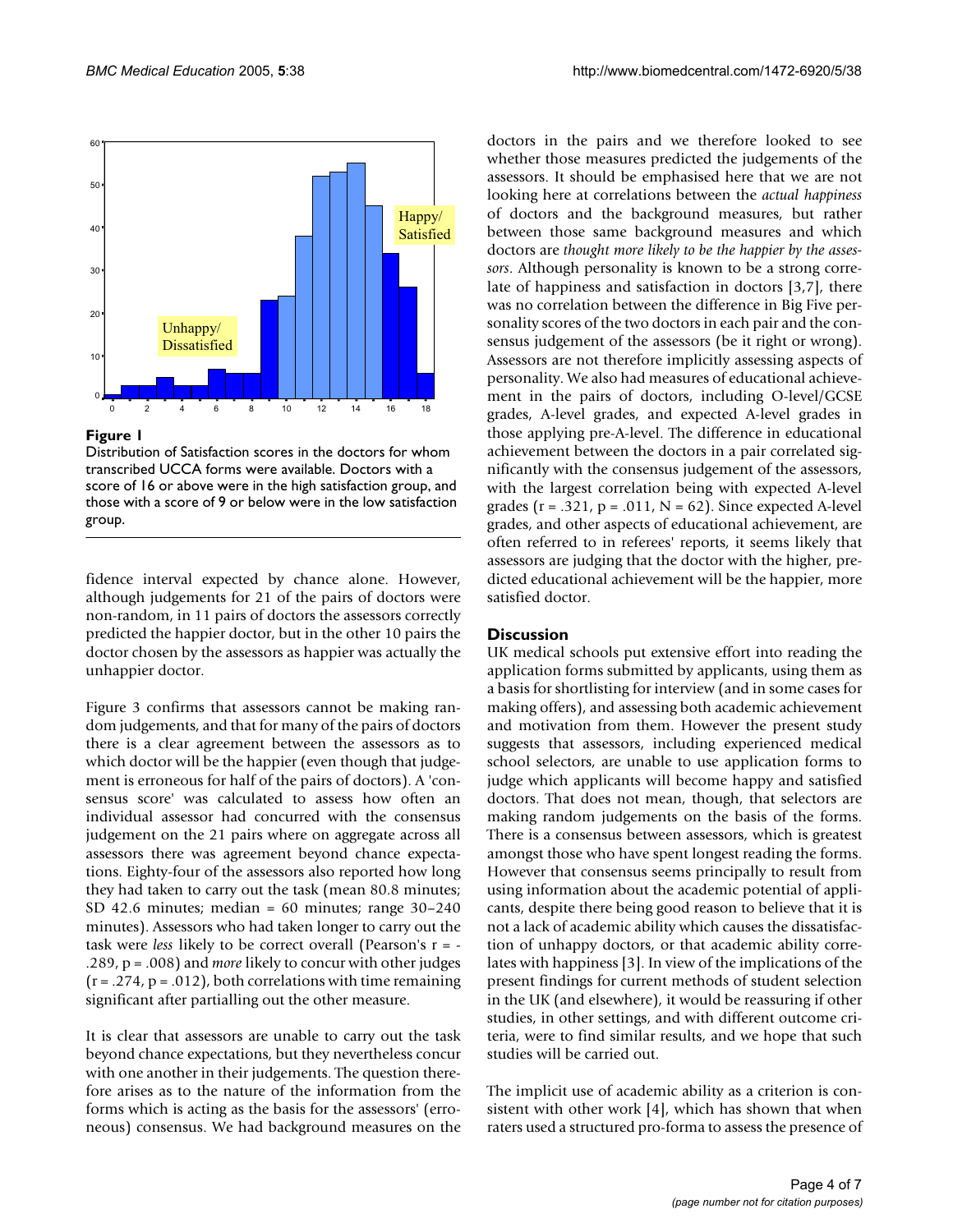

#### Figure 2

Number of happy doctors correctly identified by the 96 assessors, each of whom made a comparative judgement on 20 different pairs of doctors. The horizontal axis shows the number of times the doctor in a pair who was actually the happier was correctly identified as such by an assessor for each of the 20 pairs assessed by an assessor. The blue bars shows the actual numbers of correct judgements out of twenty for each assessor, and the yellow bars the expected distribution under a binomial distribution (left-hand vertical axis). The dashed red line shows the expected cumulative binomial distribution, and the solid line the actual cumulative binomial distribution (right-hand vertical axis). The light blue bars show pairs within the 95% range of the binomial distribution, whereas the dark blue bar show a pair which is outside the approximate 95% range, and hence is significant at about the 5% level.

various attributes in a resume (e.g., academic ability, social exchanges), then those ratings are related to applicants personality and cognitive abilities [9]. However, these results consider judgements based on pre-defined categories, whereas personal statements are often judged without such a standardized approach – as in UCCA and UCAS forms – and therefore the predictive validity of personal statements for identifying 'at risk' candidates is low. Even should structured personal statement coding be correlated with personality, it might still be more effective to use psychometrically assessed personality scores than personal statements, if it were desired to select on the basis of personality. Such conclusions are, of course, predicated on the basis that selectors use personal statements to identify qualities that mark whether a candidate will be a happy and good doctor. The analyses reported here suggest, though, that academic criteria are still relied on as the main differentiator, which may reflect social and cultural stereotypes of what makes a good doctor.

The overall outcome measure in our study, of satisfaction and happiness with medicine as a career, might be criticised on the grounds that what is really required is knowledgeable, effective, doctors who stay in post. If knowledgeable, academically well-qualified doctors alone is all that is required, then probably the best predictor of academic success is educational achievement [3,10], but that is assessed most efficiently, effectively and objectively from measures of educational achievement, rather than indirectly from a referee's report. Academic ability and career satisfaction are not however correlated [3]. There is however good evidence that our unhappy doctors are stressed and burned out (see Additional File 1), that stress and burnout result in less effective work in doctors [11], and that dissatisfied, unhappy doctors are the ones who are most likely to want to leave medicine [1]. Satisfaction is therefore an important outcome variable.

Perhaps the most surprising thing about our study is that the task was completely impossible. That might reflect the relative poverty of the information provided on the application forms (for the personal statement the median length is 107 words (mean = 106, SD 22, quartiles 92– 120, range = 54–162), and for referees' reports the median length is 398 words (mean = 391, SD 111; quartiles 325– 465; range 114–734)). The information provided might also be inaccurate or misleading, either unintentionally, or as part of a process of 'impression management' [5]. Referees have an obligation to the medical school, but also to the person on whose behalf they are making a statement, perhaps ignoring their weaknesses and overemphasising their strengths, so that some geese appear as swans. It is therefore possible that information obtained differently might be more effective in prediction. The UCCA forms completed in 1990 are now somewhat different from those currently used, and it is possible that modern forms might provide more information which is more useful. However several selectors spontaneously commented that they were surprised by the honesty and the openness of the referees' reports made in 1990, and that more modern statements seemed bland, non-committal and uninformative in comparison. Our results are therefore likely to be valid for modern application forms.

We had wondered whether there may be further information about applicants concealed within the subtleties and the nuances of the language used (e.g. the use of negative versus positive emotion words). We therefore used a computerised text analysis program, LIWC [12,13], to assess personal statements and referees' reports on about 70 semantic, syntactic and stylistic measures, but could find no systematic difference between UCCA forms from happy and unhappy doctors. Nevertheless it is possible that there is additional information within the specific content of the forms, which could be indirect indicators of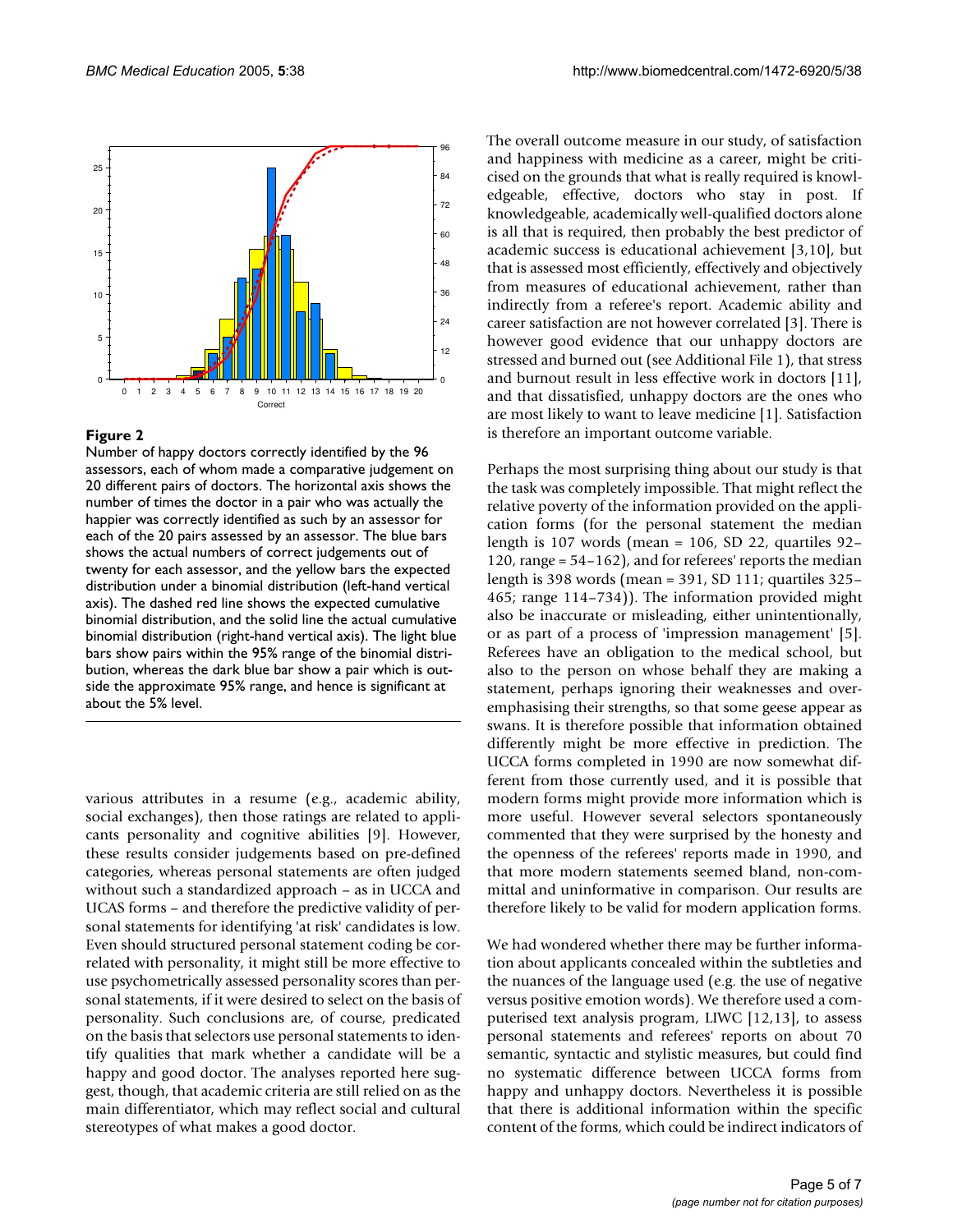

#### Figure 3

The number of times, for each of the 40 pairs of doctors, that the doctor in each pair of doctors who was actually more satisfied, was identified as happier by each of the 48 assessors who considered that pair of doctors. The horizontal axis shows the number of assessors (0–48) who were correct for a particular pair of doctors, and the light and dark blue bars shows the distribution for each pair of doctors. Note that in this figure the bars correspond to *pairs of doctors* (and hence sum to 40), whereas in figure 2 they corresponded to *assessors* (and hence sum to 96). The yellow bars show the expected distribution under a binomial distribution (left-hand vertical axis). The dashed red line shows the expected cumulative binomial distribution, and the solid line the actual cumulative binomial distribution (right-hand vertical axis). The light blue bars show pairs of doctors within the 95% range of the binomial distribution, whereas the dark blue bars show pairs which are outside the 95% range, and hence are significant at the 5% level.

personality, and in particular neuroticism, which is itself a major predictor of stress and burnout.

The Schwartz Report into admissions to universities, was critical of the use of selection methods for which there was not demonstrable evidence of reliability or validity [14]. UCCA/UCAS forms, along with A-level grades, are the single most important piece of evidence used in medical school selection, each being carefully read and assessed, and often they are the sole basis for rejection. Applicants, their parents, and their schools therefore put much effort into every detail of the forms. Our study is an assessment of the long-term validity of judgements made from the information on UCCA/UCAS forms. Judgements made are to some extent reliable, as seen by the consensus between assessors (and shown elsewhere [15]). However although many claims are made for the utility of the personal and referee's information provided on the forms, we could find no evidence of long-term predictive validity for an important outcome variable – the judgement of whether or not an applicant will be a happy and satisfied doctor, or instead will be an unhappy, stressed, burned out, dissatisfied doctor who does not enjoy their job and thinks often of leaving for another career.

#### **Competing interests**

The author(s) declare that they have no competing interests.

#### **Authors' contributions**

The 1991 cohort study was originated by ICM. ICM and EF had the idea of transcribing and analysing UCCA forms, and the forms were scanned and transcribed by JL and EF. ICM designed the experimental study, and SI and AC carried out the experiment as a part of research projects submitted as a component of their degree programmes. ICM wrote the first draft of the manuscript, and all authors revised the manuscript. ICM is the guarantor for the study.

### **Additional material**

#### **Additional File 1**

*Supplementary Information – three additional tables and one additional figure*

Click here for file [\[http://www.biomedcentral.com/content/supplementary/1472-](http://www.biomedcentral.com/content/supplementary/1472-6920-5-38-S1.pdf) 6920-5-38-S1.pdf]

#### **Acknowledgements**

We are grateful to Dr Patricia Hughes, Chair of the CHMS Admissions to Medical Schools Group, for her assistance in distributing the questionnaire booklets to medical school selectors, and to the selectors and other assessors who took part in the study. The 2002 follow-up of the 1991 cohort, and subsequent analyses, were funded by the London Deanery.

#### **References**

- 1. Moss PJ, Lambert TW, Goldacre MJ, Lee P: **[Reasons for consider](http://www.ncbi.nlm.nih.gov/entrez/query.fcgi?cmd=Retrieve&db=PubMed&dopt=Abstract&list_uids=15469947)[ing leaving UK medicine: questionnaire study of junior doc](http://www.ncbi.nlm.nih.gov/entrez/query.fcgi?cmd=Retrieve&db=PubMed&dopt=Abstract&list_uids=15469947)[tors' comments.](http://www.ncbi.nlm.nih.gov/entrez/query.fcgi?cmd=Retrieve&db=PubMed&dopt=Abstract&list_uids=15469947)** *Brit Med J* 2004, **329:**1263-1265.
- 2. **Universities and Colleges Admissions Service website** [[http:/](http://www.ucas.ac.uk) [/www.ucas.ac.uk\]](http://www.ucas.ac.uk)
- 3. McManus IC, Smithers E, Partridge P, Keeling A, Fleming PR: **[A levels](http://www.ncbi.nlm.nih.gov/entrez/query.fcgi?cmd=Retrieve&db=PubMed&dopt=Abstract&list_uids=12869457) [and intelligence as predictors of medical careers in UK doc](http://www.ncbi.nlm.nih.gov/entrez/query.fcgi?cmd=Retrieve&db=PubMed&dopt=Abstract&list_uids=12869457)[tors: 20 year prospective study.](http://www.ncbi.nlm.nih.gov/entrez/query.fcgi?cmd=Retrieve&db=PubMed&dopt=Abstract&list_uids=12869457)** *Brit Med J* 2003, **327:**139-142.
- 4. Knouse SB: **Impressions of the resume: the effects of applicant education, experience, and impression management.** *Journal of Business and Psychology* 1994, **9:**33-45.
- 5. Knouse SB: **Impression management in the resume and its cover letter.** *Journal of Business and Psychology* 1994, **3:**242-249.
- 6. McManus IC, Richards P, Winder BC, Sproston KA, Styles V: **[Medical](http://www.ncbi.nlm.nih.gov/entrez/query.fcgi?cmd=Retrieve&db=PubMed&dopt=Abstract&list_uids=7888888) [school applicants from ethnic minorities: identifying if and](http://www.ncbi.nlm.nih.gov/entrez/query.fcgi?cmd=Retrieve&db=PubMed&dopt=Abstract&list_uids=7888888) [when they are disadvantaged.](http://www.ncbi.nlm.nih.gov/entrez/query.fcgi?cmd=Retrieve&db=PubMed&dopt=Abstract&list_uids=7888888)** *Brit Med J* 1995, **310:**496-500.
- 7. McManus IC, Keeling A, Paice E: **[Stress, burnout and doctors'](http://www.ncbi.nlm.nih.gov/entrez/query.fcgi?cmd=Retrieve&db=PubMed&dopt=Abstract&list_uids=15317650) attitudes to work are determined by personality and learn[ing style: A twelve year longitudinal study of UK medical](http://www.ncbi.nlm.nih.gov/entrez/query.fcgi?cmd=Retrieve&db=PubMed&dopt=Abstract&list_uids=15317650) [graduates.](http://www.ncbi.nlm.nih.gov/entrez/query.fcgi?cmd=Retrieve&db=PubMed&dopt=Abstract&list_uids=15317650)** *BMC Medicine* 2004, **2:**29.
- 8. Kocsis R: **[Profiling the criminal mind: does it actually work?](http://www.ncbi.nlm.nih.gov/entrez/query.fcgi?cmd=Retrieve&db=PubMed&dopt=Abstract&list_uids=15967135)** *Lancet* 2004, **364:**s14-s15.